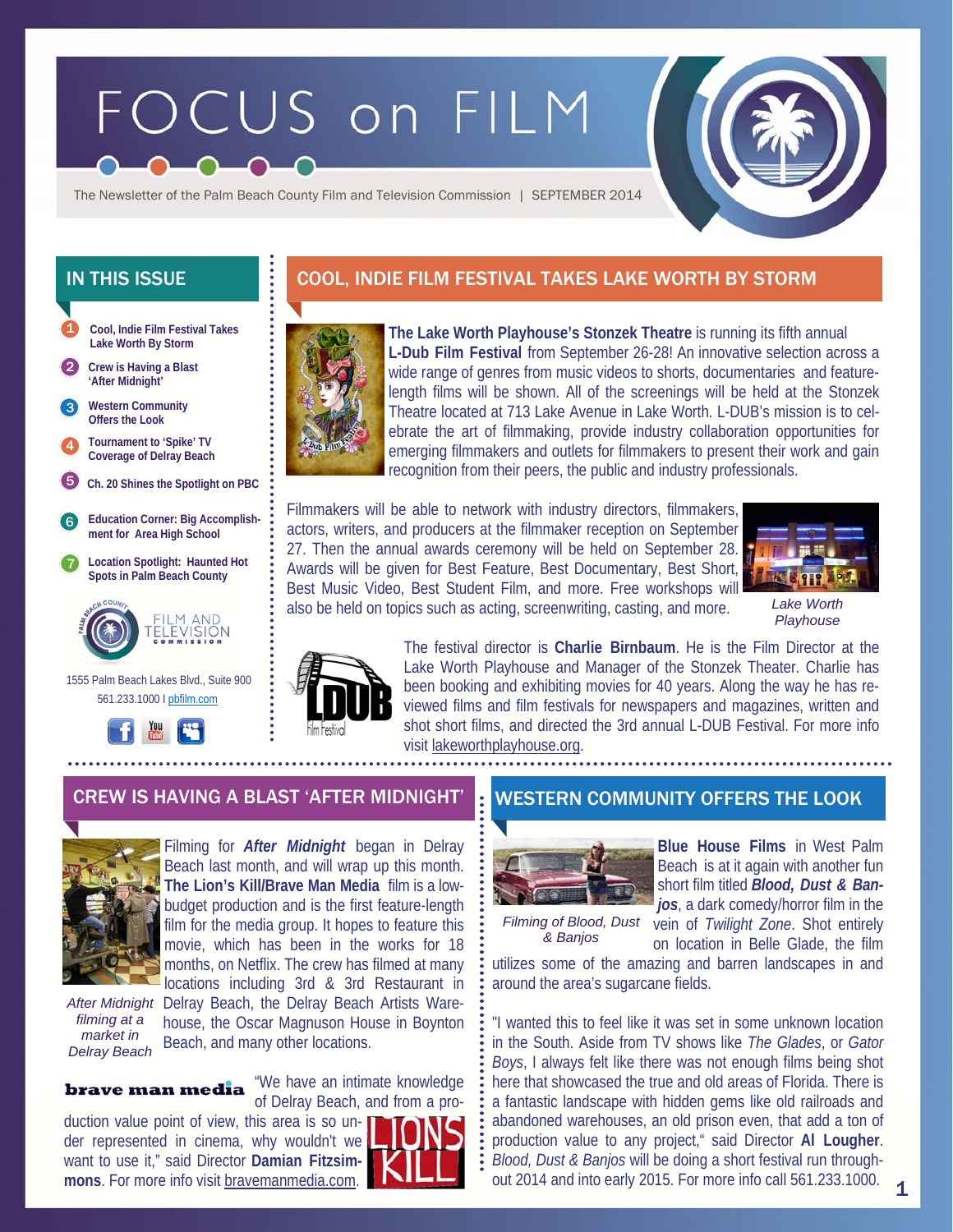

FOCUS ON FILM



Production space is available in the heart of Boca Raton! The space available for lease ranges from 16,000 – 20,000 square feet and was formerly a state ofthe-art television, film and video tape production studio.

*Production Space* 

The space is located in the Arvida Park of Commerce (APOC). APOC is home many fortune 100 and 500 companies. This area of Southern Palm Beach County is world renowned for a luxurious lifestyle close to many exclusive gated residential housing communities, fine dining, golfing, and outdoor activities. For more info call William B. Reichel or Kerry Jackson at 561.478.4440.

# WEST PALM FEATURES WINNING PHOTOS



The world-renowned **Palm Beach Photographic Centre (PBPC)**, is extending their exhibition, **Best of Photojournalism 2014** through October 31. It was originally scheduled to close at the end of August, but the exhibition is staying open due to popular demand.

*Photo by Bradley Garrett* 

The exhibition features winning photographs from the National Press Photographers Association (NPPA) 2014 Best of Journalism Awards, which were presented at a special ceremony in West Palm Beach. More than 60 award-winning visual journal-

ists from around the world attended the two-day event hosted by the Photo Centre, attracting more than 2,000 photography fans from all over Florida to various NPPA events. The Photographic Centre is located at 415 Clematis Street. For more information visit workshop.org or fotofusion.org.



*Photo by Peter Hove Olesen* 

## AVAILABLE PRODUCTION SPACE BOCA PLAYS HOST TO DYNAMIC VIDEO



A secluded spot in **Spanish River Park** in Boca Raton served as the backdrop for a promotional video for **Kristin Mackey's** new book, *You Can, You Will, You Did!* Mackey

*Kristin Mackey* 

hired Goodtastic Productions based in Ft. Lauderdale to create a fun, dynamic film that would capture the imagination of her audience.

GOODTASTIC "We chose this park because it was charming and magical - the perfect location. The video delivers Mackey's inspirational message in a cheerful outdoor setting. Boca was also very helpful in securing this location for us," said **Sascha Rybinski**, Owner of Goodtastic Productions. For more info visit goodtastic.com.

## REALITY SHOW REVS UP EXCITEMENT



**Bubba's East Coast Rods and Customs** is starring in a new reality show set to air on **WHDT**! The show will be based at their shop in Jupiter. Operated by a father and son team, Bubba's East Coast Rods and Customs was founded in 2005 in Virginia by Tom and Bub-

*Bubba Lloyd Credit: Bubba's East Coast Rods and Customs* 

*Tom and* 

ba Lloyd. In 2014, they opened a second location in Jupiter. Renowned for designing and building some of the best rides in the industry, the talented duo along with their crew will be filmed building dreams for everyone from the average Joe to celebrities.

Based in their Virginia facility, the Lloyds' first TV show, *Hot Rod Reality* aired for five seasons and won a Silver Telly Award. For more information visit their facebook page at facebook.com/ BubbasEastCoastRodsCustoms.



*Filming in Jupiter* 

### TOURNAMENT TO 'SPIKE' TV COVERAGE OF DELRAY BEACH



Palm Beach County's two-time All-American City, **Delray Beach** will host the **Extreme Volleyball Professionals (EVP) Southeast Championships** on **September 13**! The volleyball tournament will take place on the beach located at A1A and Atlantic Avenue, and will air on the **Beach Sports Network** in 22 markets across the United States.



*Photo Credit:* 

Spectators at this event will not only see elite athletes compete on the sand for top honors, they also have the chance to interact with the pros by participating in contests and promotions. The Palm Beach County Sports Commission is also playing an important role in the tournament by assisting with the coordination of the visit. "We are thrilled to be here, and to film the southeast championship in Delray Beach," said **Ross Balling**, EVP Tour President. For more info visit evptour.com. *EVP Tour*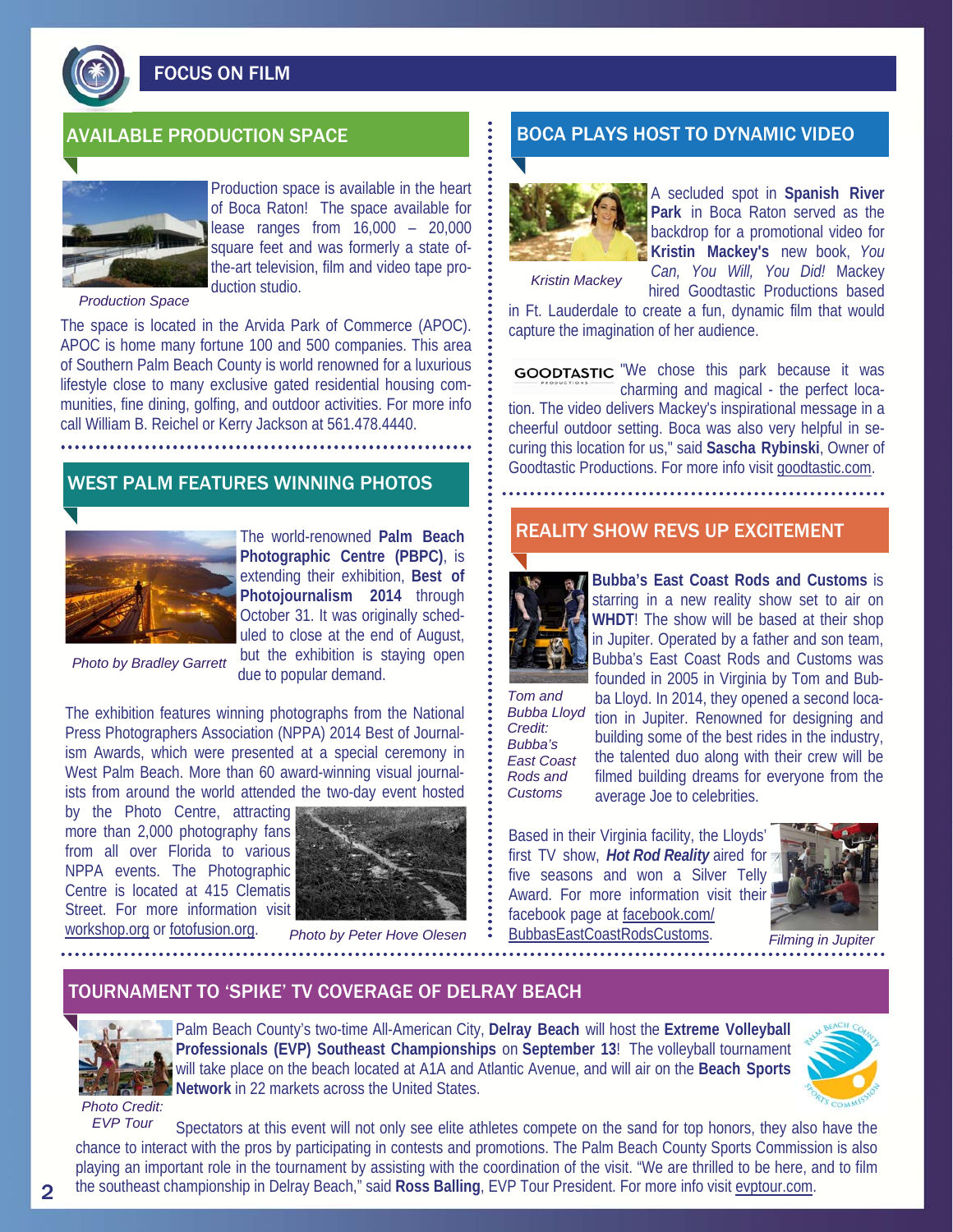

# HISTORIC LOCATION MAKES A CAMEO IN FILM **FORMER PBC STUDENT PURSUES DREAM**



South Florida resident **Ana Rodriguez** is producing her first feature film, *El Mago*! She is a classically trained pianist/composer, who decided to make this film along with a past Student Showcase of

Films (SSOF) winner, **David Liz**. Liz won the College-Feature/ Short category for his film, *Luz* in 2012. "A couple years ago I was graciously awarded the 1st place prize at the SSOF, and now here I am again being welcomed with open arms to film in this amazing town that I love. Palm Beach County has a distinctly beautiful aesthetic that is cinematically alluring. There's no other place around here quite like it," said Liz. *El Mago Cast and Crew* 

The film is an experimental abstract piece that is set in the 1920s. For a pivotal scene in the film, the crew needed to film the perfect courtroom location, which they found in the **Historic 1916 Courthouse** in West Palm Beach. "Shooting in the courthouse was a dream! It truly was a perfect location, so beautiful and inspirational," said Rodriguez. She plans to enter the film into film festivals around the world. For info call 561.233.1000.

# SUMMER INTERNS MAKE THEIR MARK



The FTC welcomed two in-



terns over the summer. The first student, **Josh Kessler**  attends University of Hartford, and is pursuing his B.A.

in Cinema/Communications. Josh co-founded the school's Film Club, and oversaw their first film festival. The second student **Kristina Tokar** attends G-Star School of the Arts and plans to major in photojournalism and/or cinematography in college. She participated in the Boca Museum of Art's Student Exhibition and worked closely with FTC staff to perfect photos that will be featured in upcoming publications. For more info visit pbfilm.com.



**Michael Carbone** knew he wanted to be an actor the moment he stepped into a Broadway theater at the age of six. In 1985, Michael was cast by **Dustin Hoffman** in his madefor-tv movie of *Death of a Salesman*. "I was just a kid,"

*Michael Carbone Jason Huber* 

Carbone said in a recent interview, "but Dustin Hoffman treated me like one of his own. Michael grew up in Palm Beach County, and attended Wellington High School.

Today, Michael is a filmmaker who along with his writing partner, **Jason Huber**, created *Unconventional*, which follows the life of a failed comic book writer and his misfit employees as they try to mount their own pop culture, sci-fi, comic book convention. The film was named an official selection of the New York Television Festival. The NYTVF is dedicated to identifying top independent creative talent and connecting them with networks, studios, and digital media companies. For info email Michaeldcarbone@gmail.com.

## CH. 20 SHINES THE SPOTLIGHT ON PBC



Witness exclusive footage from upcoming feature films and experience first-hand what it's like to be behind-the-scenes of some of your favorite productions in the all-new *Palm* 

*Beaches Annual Production Review Show*. Produced by Palm Beach County's Education and Govern-

ment TV Station **Channel 20**, along with the Palm Beach County Film & Television Commission, the

show is currently airing. Check your local listings for air dates and times. For more info visit pbcgov.com/publicaffairs/channel\_20.htm



# WOOF! AMERICA'S TOP DOG MODELS IN PALM BEACH COUNTY



Earlier this year, "**America's Top Dog Model ® Golden Paw Awards**" aired locally on **WPTV-5 West Palm Beach** and nationally on the **Esquire Network**. This docu-reality show, written, produced, and co-directed by **Jo Jo Harder**, is a retrospective about America's Top Dog Model ® contest which she created in 2005. The show was filmed in front of a live studio audience at **Dynamic Studios** in Boynton Beach, as an introduction to a reality series that is now being shopped to major networks.



*Top Dog Models* 

On October 18, at 2pm, Jo Jo Harder will make a special presentation at the Delray Beach Public Library. She will talk about how dogs make a difference in people's lives and show the TV program. For more info visit americastopdogmodel.com.